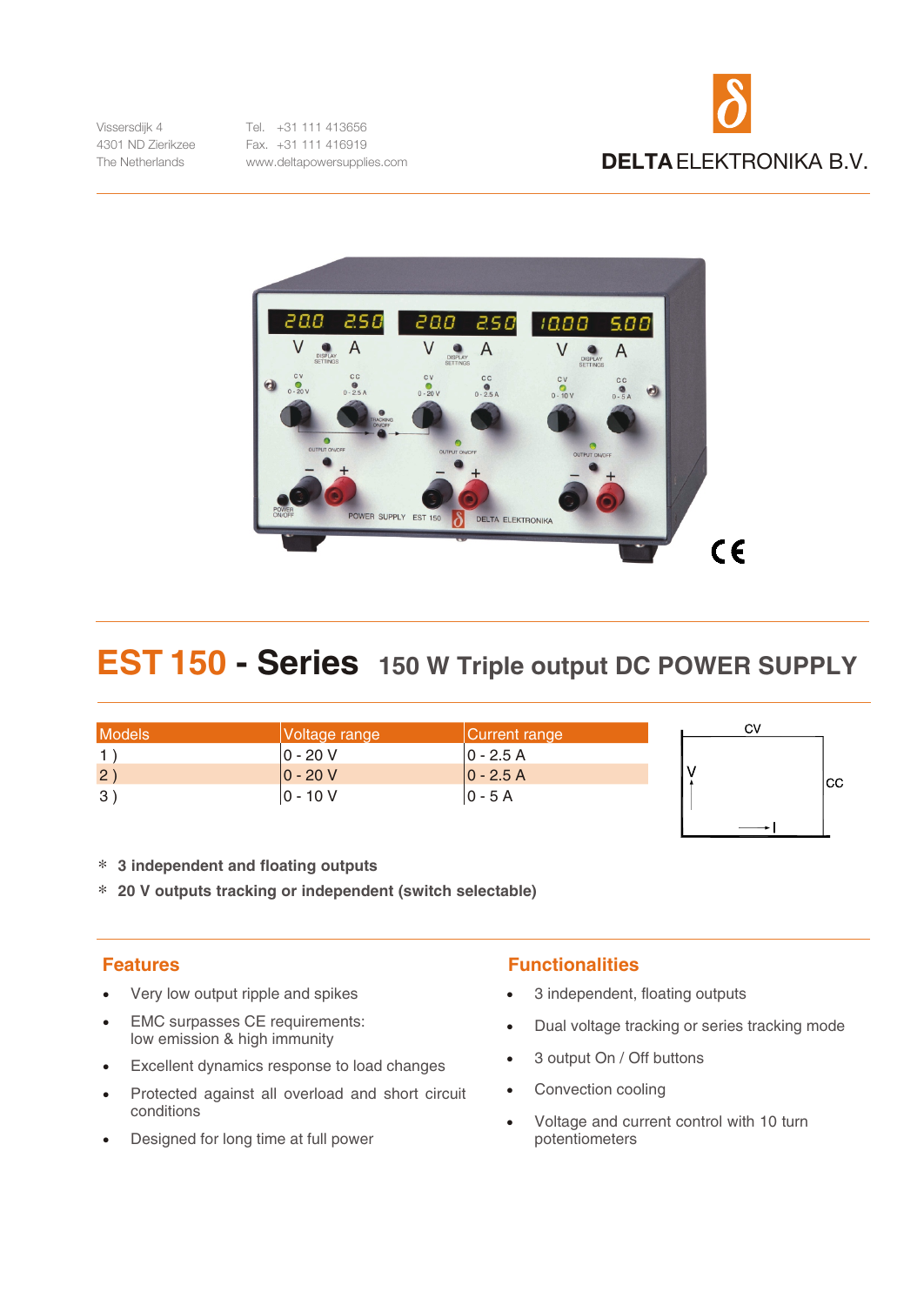|                                                                                                                        | 10 V output                        | 20 V outputs                             |
|------------------------------------------------------------------------------------------------------------------------|------------------------------------|------------------------------------------|
| Output<br>voltage<br>current                                                                                           | $0 - 10V$<br>$0 - 5A$              | $0 - 20 V$<br>$0 - 2.5A$                 |
| Input<br>AC single phase, 48 - 62 Hz                                                                                   | $90 - 265$ V                       |                                          |
| Input current @ 230 V AC                                                                                               | 1A                                 |                                          |
| power factor, 110 / 230 V AC<br>full load                                                                              | 0.99/0.83                          |                                          |
| internal fuses                                                                                                         | 4 AT                               |                                          |
| standby input power $(V_0=I_0=0)$<br>standby input power $(V_0=V_{max})$                                               |                                    | 12 W<br>15 W                             |
| <b>Efficiency</b><br>AC 230 V input, full load<br>AC 110 V input, full load                                            |                                    | 81%<br>78 %                              |
| <b>Regulation</b>                                                                                                      |                                    |                                          |
| Load 0 - 100%<br><b>CV</b><br><b>CV</b><br>Line 90 - 265 V AC                                                          | 6 mV<br>$0.2$ mV                   | 5 mV<br>$0.5$ mV                         |
| cc<br>Load 0 - 100%<br>cc<br>Line 90 - 265 V AC                                                                        | $1 \text{ mA}$<br>$0.2 \text{ mA}$ | 0.5 <sub>m</sub> A<br>0.1 <sub>m</sub> A |
| <b>Ripple + noise</b> $(\mathcal{Q}$ full load)<br><b>CV</b><br>(BW=300 kHz)<br>rms<br><b>CV</b><br>(BW=20 MHz)<br>p-p | $0.5$ mV<br>8 mV                   | $0.5$ mV<br>8 mV                         |
| (BW=300 kHz)<br>cc<br>rms<br>cc<br>(BW=20 MHz)<br>p-p                                                                  | 0.5 <sub>m</sub> A<br>4 mA         | $0.25$ mA<br>1 <sub>m</sub> A            |
| Temp. coeff., per °C<br><b>CV</b><br>cc                                                                                | $5.10^{-5}$<br>$10.10^{-5}$        |                                          |
| Stability after 1 hr warm-up<br>during 8 hrs<br><b>CV</b><br>cc<br>$t_{amb} = 25 \pm 1$ °C, $V_{in} = 230$ V AC        | $10.10^{-5}$<br>$10.10^{-5}$       |                                          |
| <b>Tracking accuracy</b>                                                                                               |                                    | 0.5%                                     |

| <b>Indicators</b> (front panel) | CV-mode, CC-mode, output On/Off, Tracking On/Off                                              |
|---------------------------------|-----------------------------------------------------------------------------------------------|
| <b>Controls</b> (front panel)   | Mains on/off, CV- and CC-potmeter, Display-Settings button,<br>Output On/Off, Tracking On/Off |

|                                                                                                                                  | 10 V output                                                             | 20 V outputs                                         |
|----------------------------------------------------------------------------------------------------------------------------------|-------------------------------------------------------------------------|------------------------------------------------------|
| <b>Recovery time</b><br>recovery within<br>di/dt of load step<br>output voltage<br>time, @ 50 - 100% load step<br>max. deviation | $100 \text{ mV}$<br>$125 \text{ mA/µs}$<br>9 V<br>$100 \mu s$<br>200 mV | 50 mV<br>75 mA/us<br>18 V<br>$100$ $\mu$ s<br>200 mV |
| @ 230 V AC input voltage<br><b>Output impedance</b><br>CV, 0-100 kHz                                                             | $< 250$ mOhm                                                            | $< 250$ mOhm                                         |
| <b>Pulsating load</b><br>max. tolerable AC component<br>of load current<br>$f > 1$ kHz<br>$f < 1$ kHz                            | 2 A rms<br>5 A peak                                                     | 2 A rms<br>2.5 A peak                                |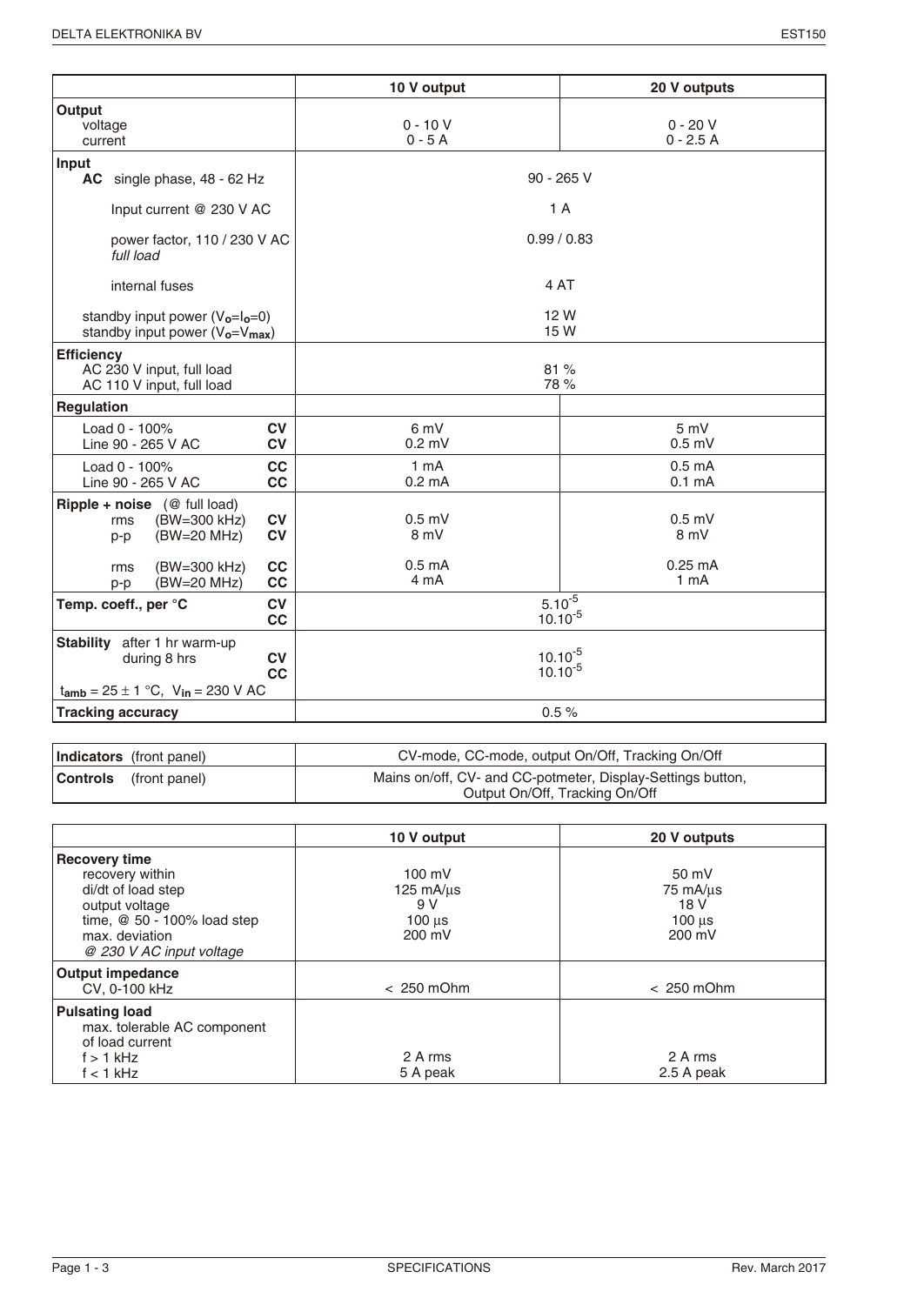| Insulation<br>input / output<br>creepage / clearance | 3750 Vrms (1 min.)<br>8 mm                                                                                               |
|------------------------------------------------------|--------------------------------------------------------------------------------------------------------------------------|
| input / case<br>output / case                        | 2500 Vrms<br>600 V DC                                                                                                    |
| <b>Safety</b>                                        | EN 60950 / EN 61010-1 outputs are SELV                                                                                   |
| <b>EMC</b><br><b>Power Supply Standard</b>           | EN 61204-3.<br>Emission: residential, light industrial environment (CISPR22-Class B)<br>Immunity: industrial environment |
| <b>Generic Emission</b><br><b>Generic Immunity</b>   | <b>EN 61000-6-3, residential, light industrial environment (EN 55022B)</b><br>EN 61000-6-2, industrial environment       |
| <b>Operating Temperature at full load</b>            | $-20$ to $+50$ °C<br>derate output to 75% at 60 °C                                                                       |
| Humidity                                             | max. 95% RH, non condensing, up to 40 °C<br>max. 75% RH, non condensing, up to 50 $^{\circ}$ C                           |
| Storage temperature                                  | $-40$ to $+85$ °C                                                                                                        |
| <b>Thermal protection</b>                            | Output shuts down in case of insufficient cooling                                                                        |
| <b>MTBF</b>                                          | 500 000 hrs                                                                                                              |

| $ $ <b>Hold-Up time</b> $(230 \text{ V AC input})$  |                                                                     |
|-----------------------------------------------------|---------------------------------------------------------------------|
| $V_{\text{out}} = 100\%$ , $I_{\text{out}} = 100\%$ | $25 \text{ ms}$                                                     |
| $V_{\text{out}} = 85\%$ , $I_{\text{out}} = 100\%$  | 30 ms                                                               |
| $V_{\text{out}} = 100\%$ , $I_{\text{out}} = 50\%$  | 60 ms                                                               |
| Turn on delay                                       | 250 ms                                                              |
| Inrush current                                      | 10 A (limited by an internal NTC resistor, 30 Ohms cold resistance) |

|                                                                                                     | 10 V output                                                                         | 20 V outputs                                                                       |
|-----------------------------------------------------------------------------------------------------|-------------------------------------------------------------------------------------|------------------------------------------------------------------------------------|
| <b>Series operation</b><br>max. total voltage                                                       | 600 V                                                                               |                                                                                    |
| <b>Parallel operation</b><br>max. total current                                                     | no limit                                                                            |                                                                                    |
| <b>Over Voltage Limit</b><br>(fixed)                                                                | max. 13 V                                                                           | max. 25 V                                                                          |
| <b>Potentiometers</b><br>front panel control with knobs<br>resolution                               | standard<br>0.03%                                                                   |                                                                                    |
| <b>Meters</b><br>voltage<br>scale<br>scale<br>current<br>V-meter<br>accuracy<br>A-meter<br>accuracy | 3.5 digit<br>$0 - 10.00 V$<br>$0 - 5.00 A$<br>$0.5% + 2$ digits<br>$1\% + 2$ digits | 3.5 digit<br>$0 - 20.0 V$<br>$0 - 2.50 A$<br>$0.5% + 2$ digits<br>$1\% + 2$ digits |

| <b>Input Connector</b>                        | Euro-connector at rear panel 10 Amp / 65 °C IEC320/C14, EN 60320/C14 |  |
|-----------------------------------------------|----------------------------------------------------------------------|--|
| <b>Output Terminals</b>                       | 4 mm safety sockets at front-panel                                   |  |
| <b>Cooling</b>                                | Convection cooling                                                   |  |
| <b>Enclosure</b> degree of protection         | IP20                                                                 |  |
| $ $ <b>Dimensions</b> $(h \times W \times d)$ | 132 x 222 x 180 mm                                                   |  |
| Weight                                        | 3.5 kg                                                               |  |